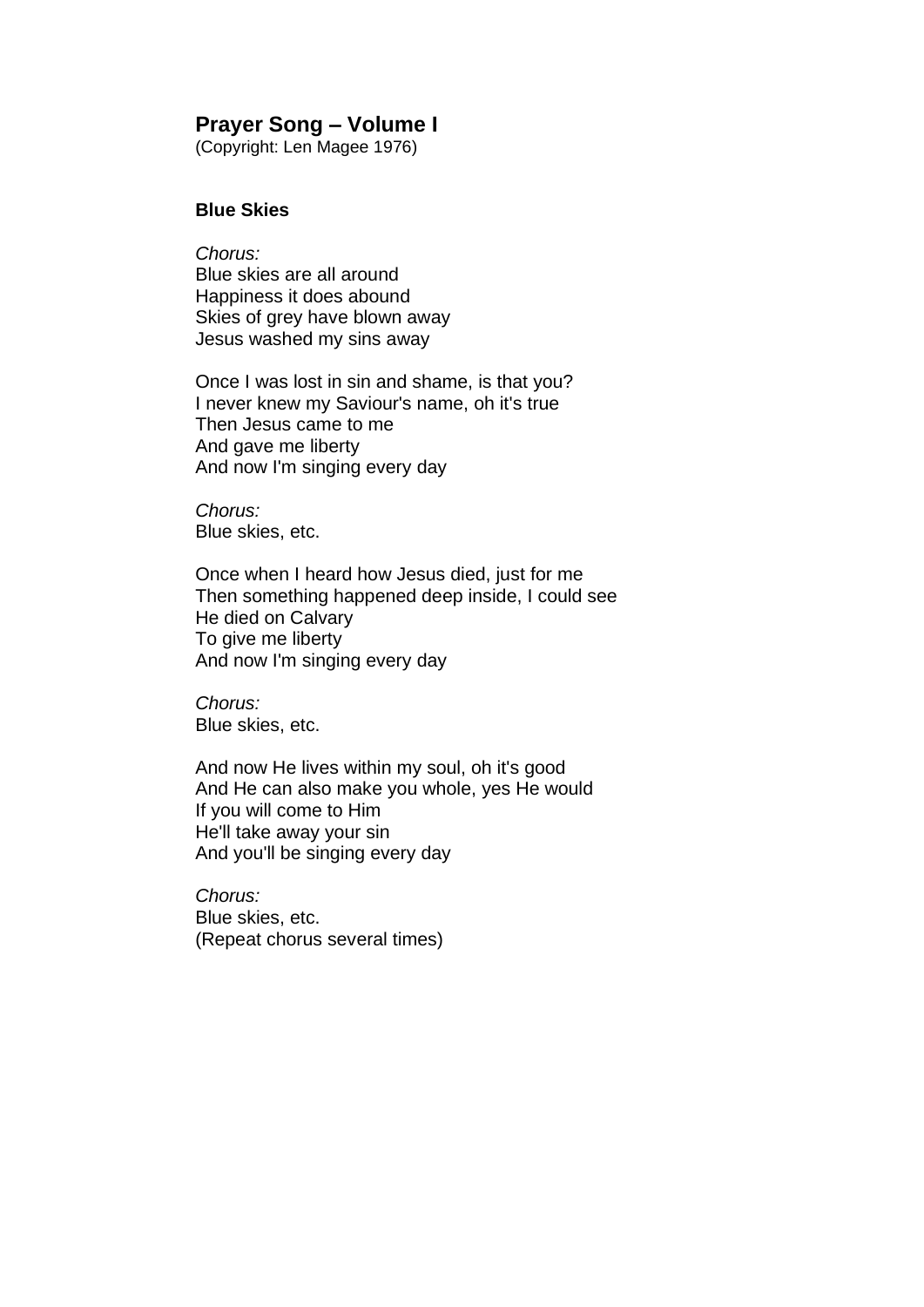#### **Don't Pretend**

Jesus stands an open door To the heart of God and more All who enter in through Him Will find peace and rest within

Now some say, 'Well now that's fine I'll believe some other time I've so many things to do Call again when I am through'

#### *Chorus:*

Think how sorry you will be When you're in eternity And you'll wonder what you've done In rejecting God's dear Son Don't be leaving it too late Don't be gambling with your fate Don't be turning from God's Word Don't pretend you never heard

Folk I've known said they would turn In the eleventh hour and repent But God's ways they did not learn 'Twas ten thirty when they went

The only moment we can say We are sure of is today And tomorrow, well who knows When God's door of grace will close?

*Chorus:* Think how sorry, etc.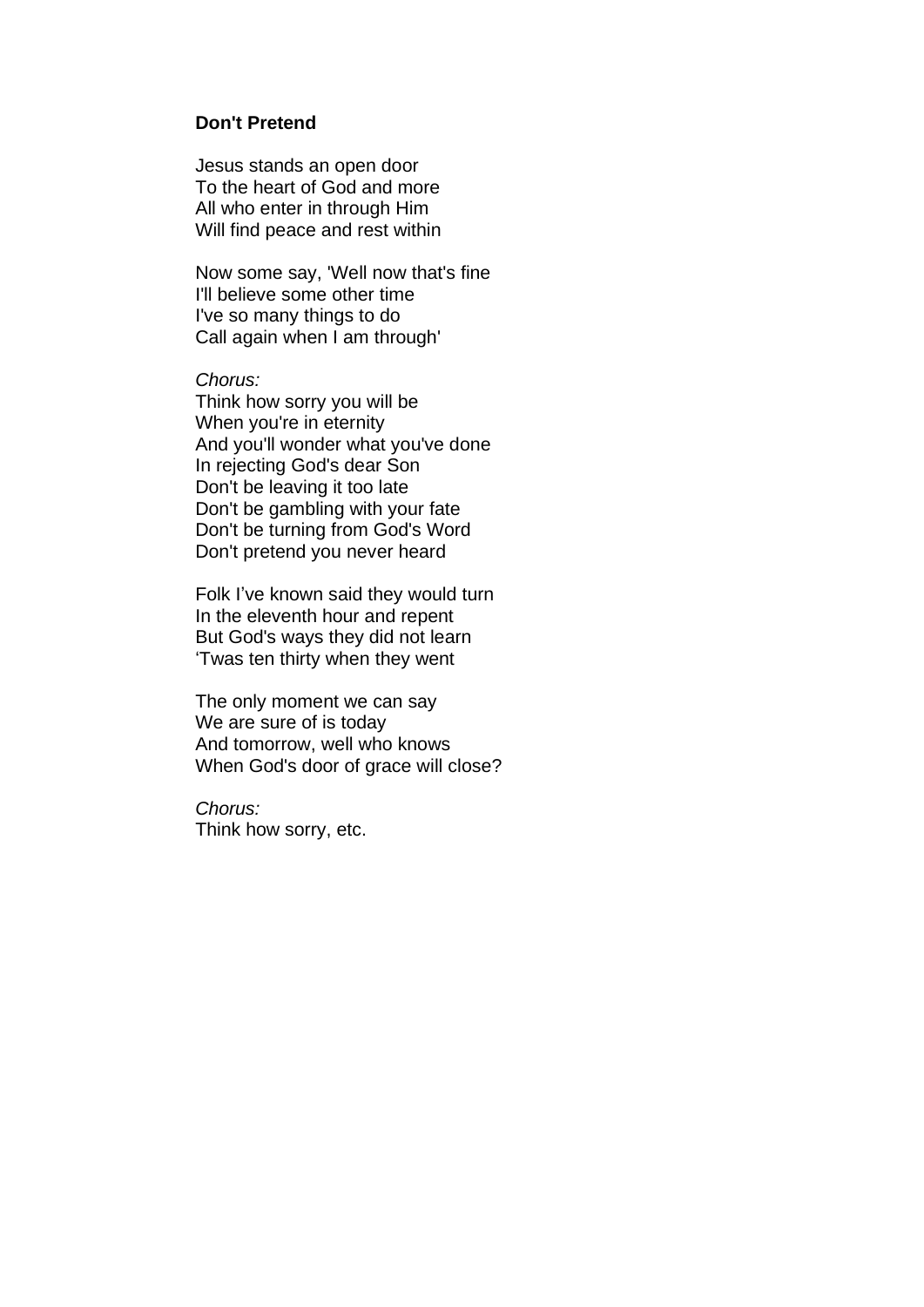#### **Girls' Song**

Looking through the window of your heartache and your pain You're wondering if life has come and passed you by again In a world of compromising you've just got to make a stand Don't be getting anxious, the future's in His hands

#### *Chorus:*

You can be beautiful, beautiful for God You won't need society Searching for variety Looking for controversy And breaking with authority You can be beautiful, beautiful, so beautiful for God

You may not have a boyfriend and you may not have a car You may not have a fairytale romance, or travel far But if you've got the Saviour then you've got everything You have got the Wine of Love, and the Song of Songs to sing

# *Chorus:*

You can be beautiful, ah beautiful for God, etc (Repeat chorus and last line)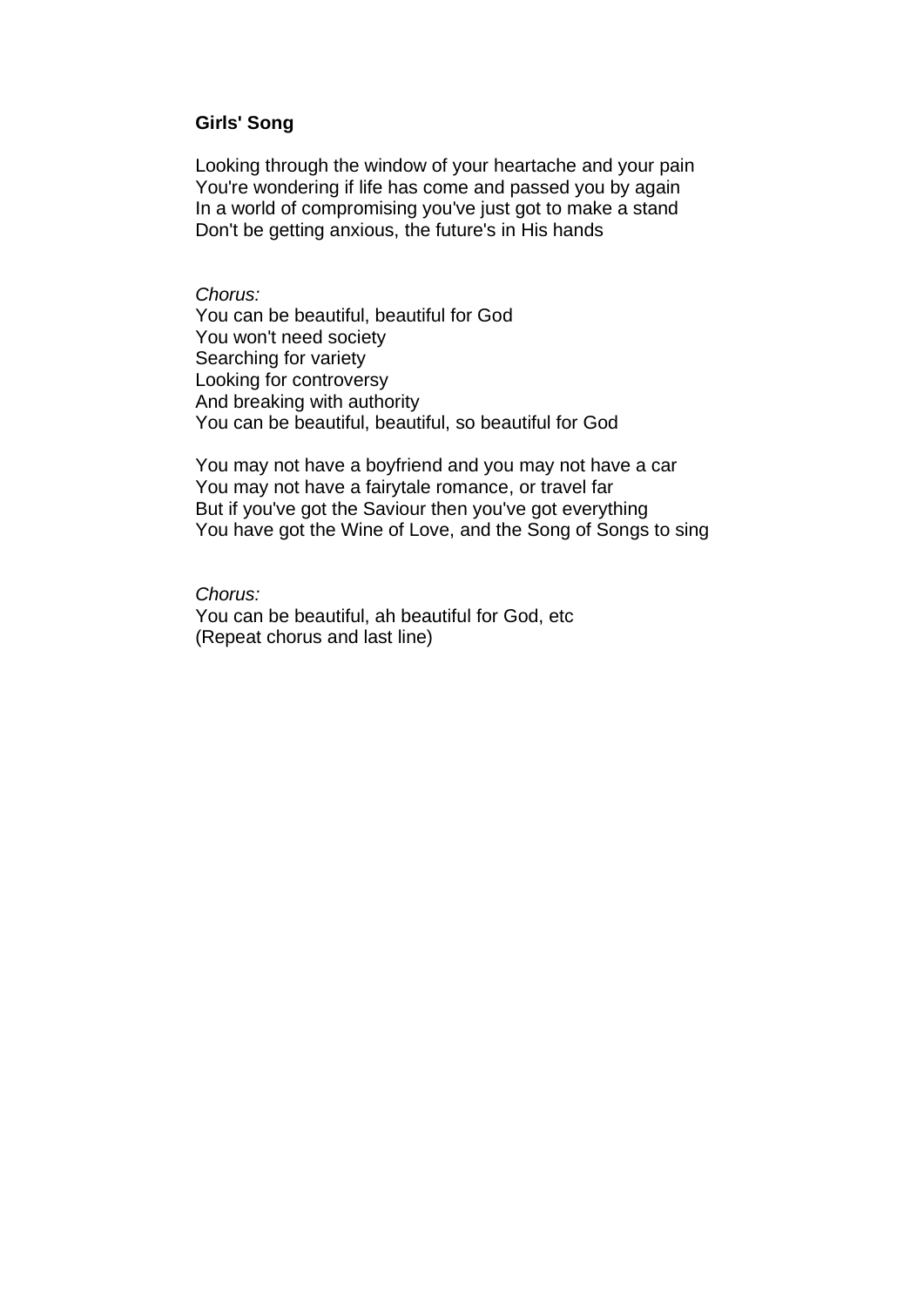## **Stories Of Jesus**

See Him in the Temple talking to wise men Answering questions they'd asked for centuries See Him in the mountains talking with His father He heard His voice on every breeze

*Chorus:*

Tell me the stories, stories of Jesus It's joy and music to my soul Tell me the stories, stories of Jesus Stories that never grow old

See him by the lake side, and there comes a leper Such love and pity this world had never seen Then Jesus touched him, oh how He touched him And he was made completely clean

*Chorus:* Tell me the stories, etc.

Then there was Calvary, oh blessed Calvary I close my eyes and see my Saviour's face I hear the crying, Jesus is dying It was for me, He took my place

But then shortly after, oh what joy and laughter The grave was empty, the stone was rolled away His work completed, death was defeated And He is still alive today

*Chorus:* Tell me the stories, etc.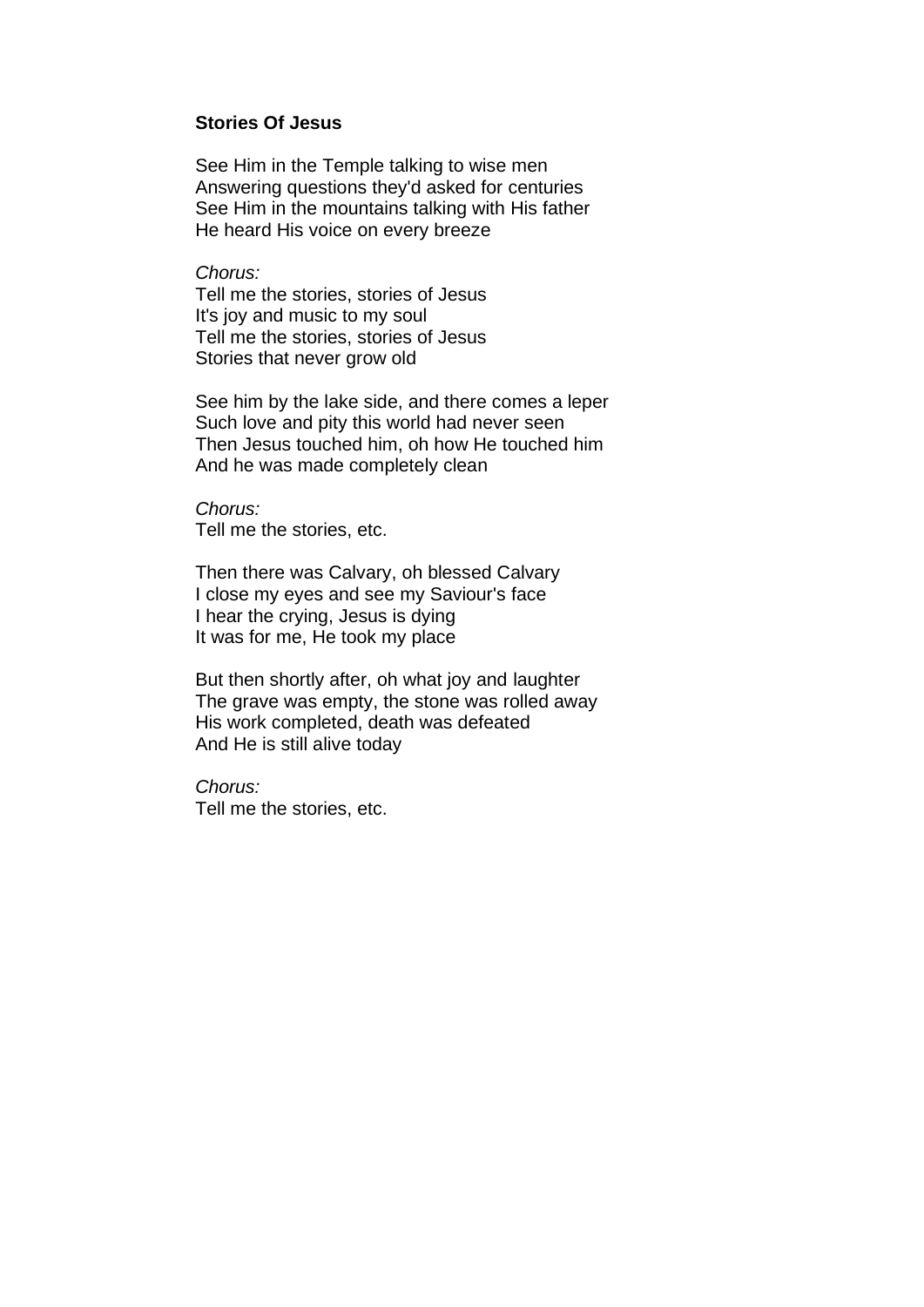## **Carried On The Shoulders Of The Shepherd**

(Composed by John W. Peterson)

Jesus was a Shepherd true that found me When I wandered like a wandering sheep On His mighty shoulders Jesus placed me Safely there my soul He'll ever keep

#### *Chorus:*

Carried on the shoulders of the Shepherd No more on the mountains will I roam Carried on the shoulders of the Shepherd Safely will I reach my home sweet home

Nothing in myself such love could merit All of grace these blessings rich and free Oh the wonder of such boundless mercy For a worthless sinful soul like me

*Chorus:* Carried on the shoulders, etc. (Repeat chorus)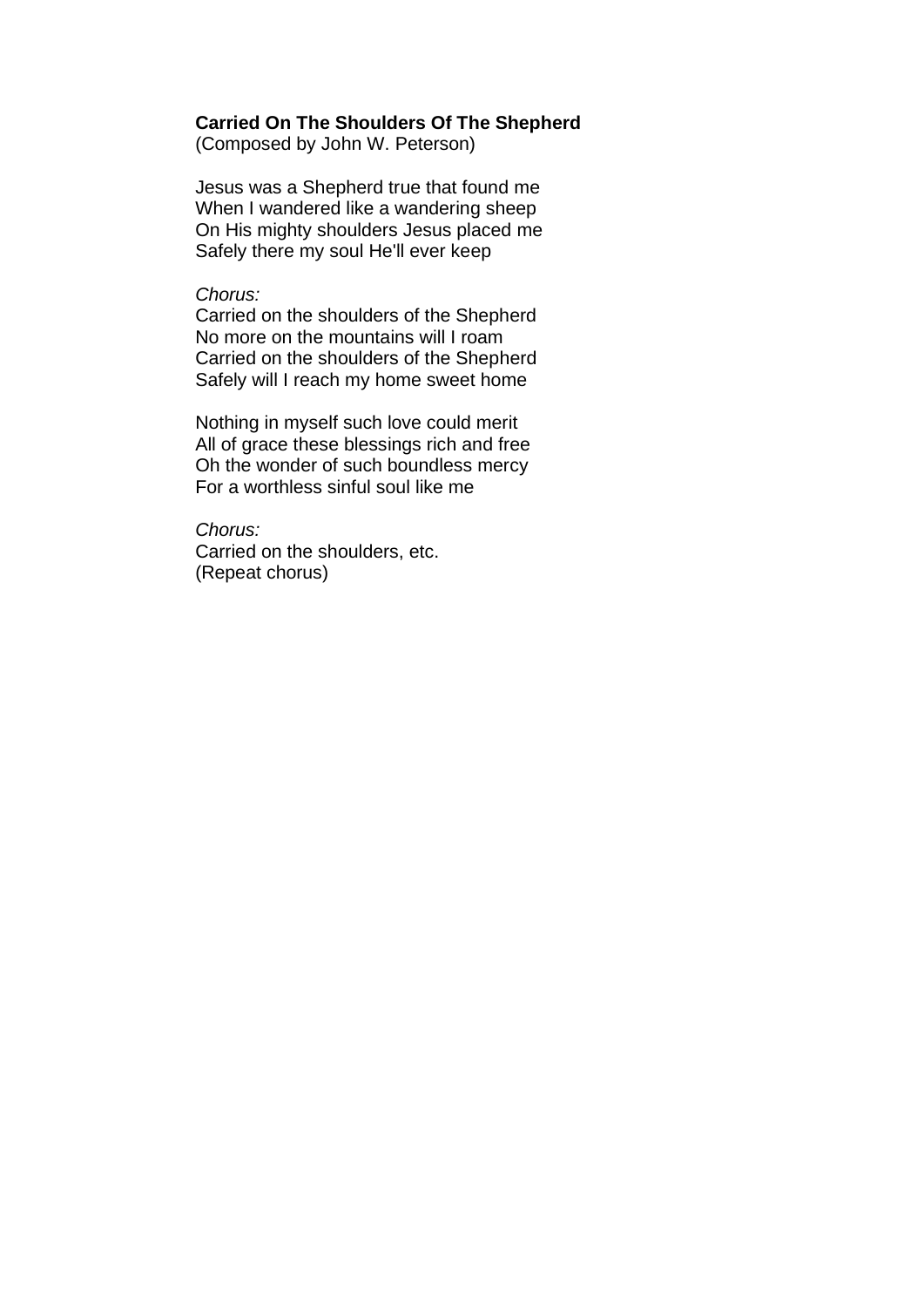# **Chords Of Love**

When my faith was week and small And I had no peace at all Lying where I'd fall There was no one left to call Then I felt a hand in mine And my soul lost touch with time Water turned to wine T'was a nail pierced hand Divine Chords of love Chords of love He drew me with chords of love

Then the morning dawned bright clear And I knew His presence near Lonely days of fear Were washed away in tears It was gone, my sin and shame And somehow through His name Heaven really came And I've never never been the same Chords of love Chords of love He drew me with chords of love Chords of love Chords of love Oh He drew me with chords of love Love... Love... Love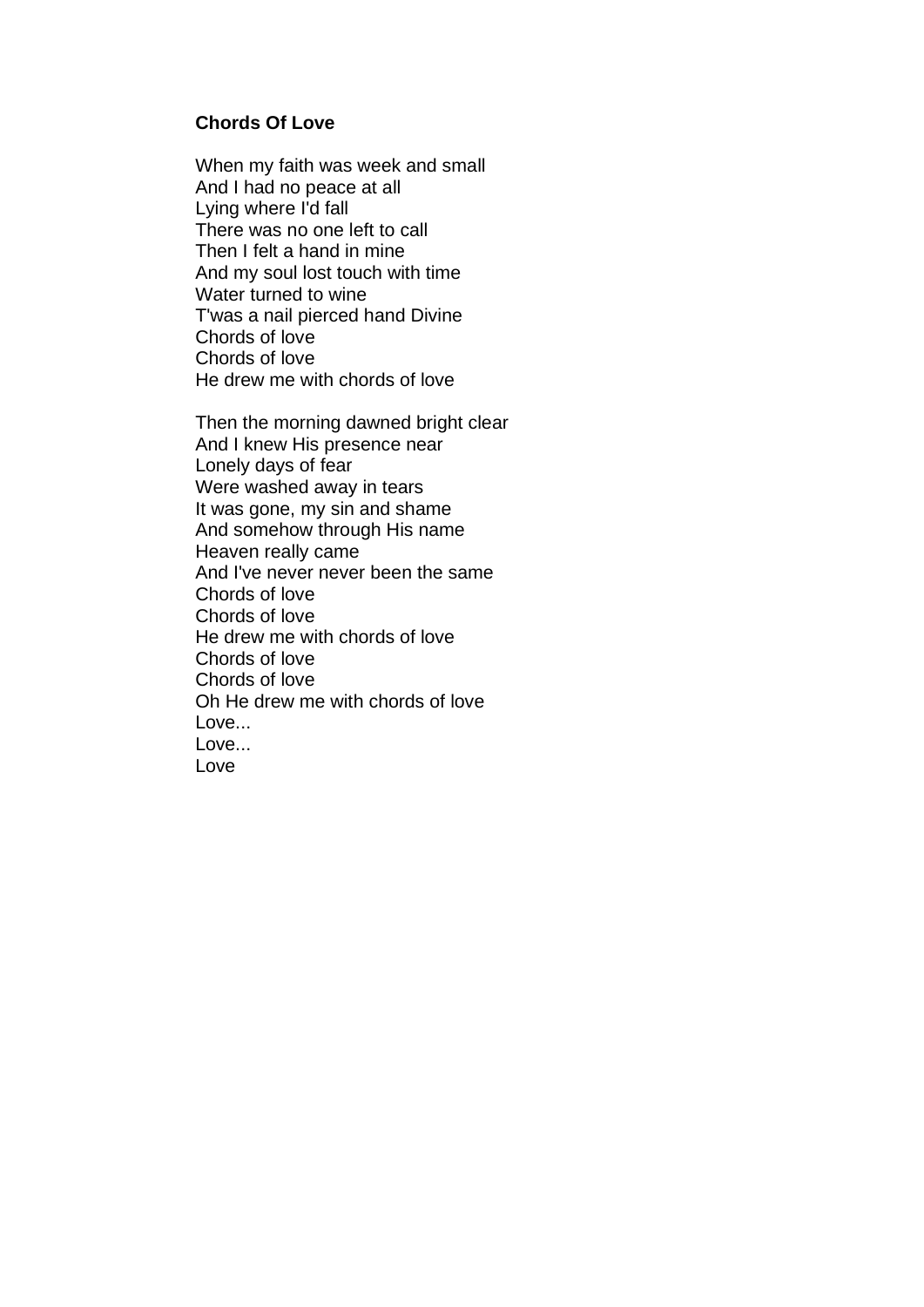### **Walking Through The World**

*Chorus:*

Walking through the world with my Saviour The grass and the trees seem oh so green Walking through the world with my Saviour Till Jesus came I'd never really seen

Once my ship of life was sinking Waves into my soul did pour But Jesus He of me was thinking He drew me safely home back to the shore

*Chorus:*

And now I'm walking through the world with my Saviour, etc

Once my life was filled with sorrow Darkness dogged my every way I wondered how I'd face tomorrow Then Jesus came and showed the light of day

*Chorus:*

And now I'm walking through the world with my Saviour The grass and the trees are ah so green Walking through the world with my Saviour Till Jesus came I'd never really seen Till Jesus came I'd never really seen Walking!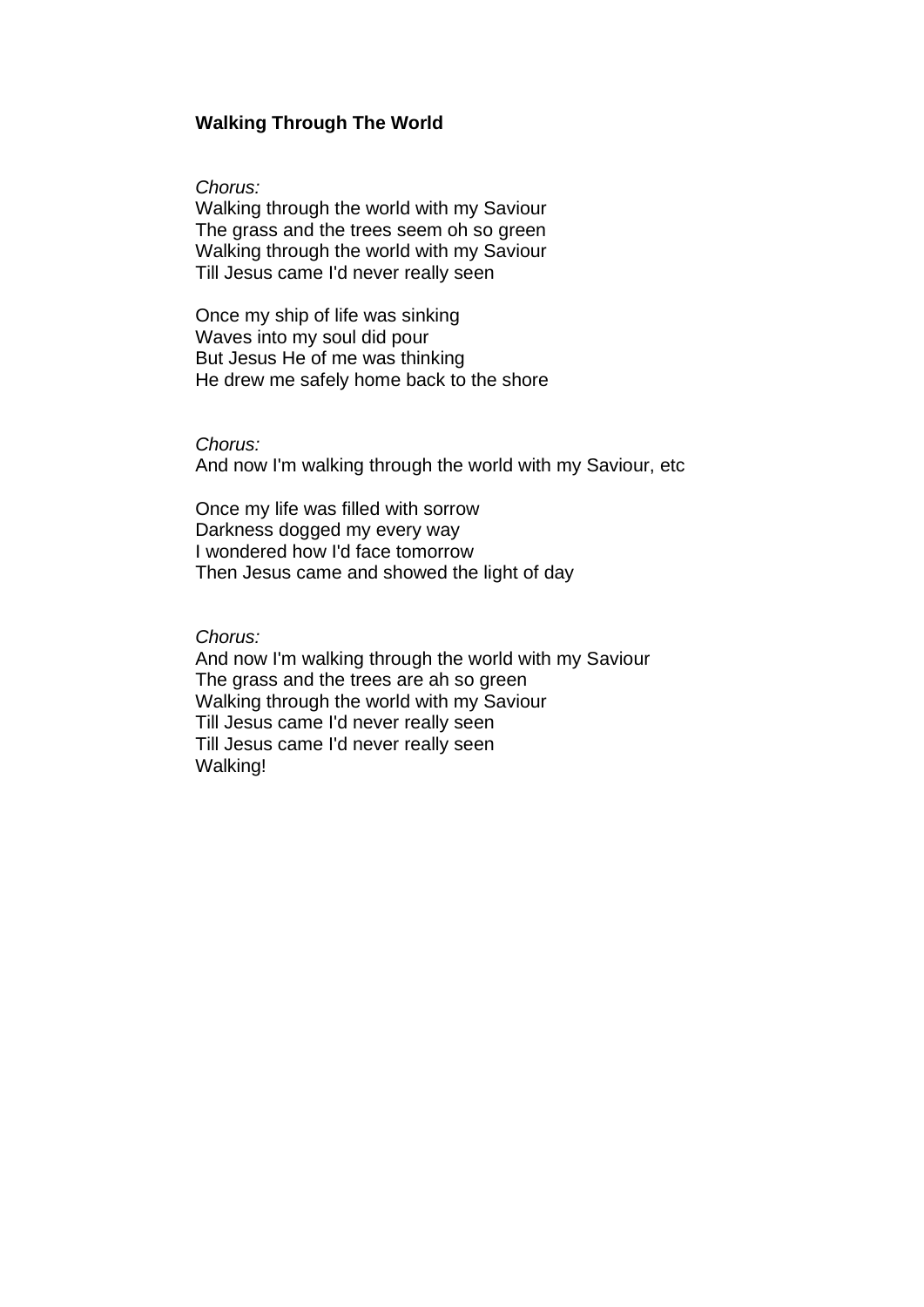# **Call On Me**

What can you give me? How can you please me? I own the World and everything Give me your troubles, give me your heartaches Give me the chance to make you see And call on me and I will hear you Even in the night time when you just can't see Call on me and I will answer And with loving kindness I'll save you and you will glorify me.

If I were hungry I wouldn't tell you I own the land and every sea If you would praise me, if you would thank me Give me the chance to make you free And call on me and I will hear you Even in the night time when you just can't see Call on me and I will answer And with loving kindness I'll save you and you will glorify me Mm with loving kindness I'll save you and you will glorify me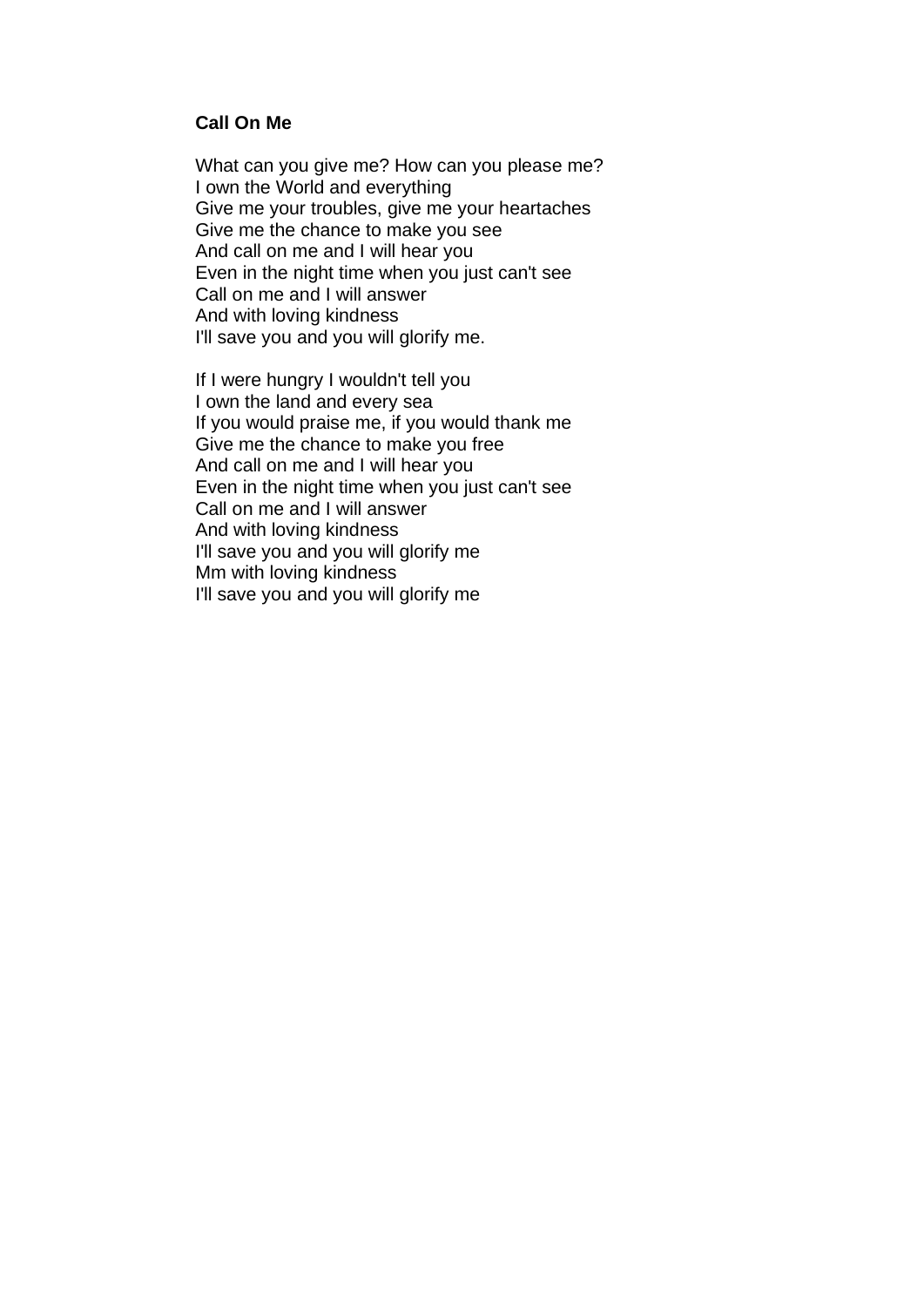#### **Holy Angels Cannot Sing**

(Composed by Gordon Jensen)

Angels never knew the joy that is mine For the blood has never washed their sins away Though they sing in Heaven there will come a time When silently they'll listen to me sing 'Amazing Grace'

## *Chorus:*

And it's a song holy angels cannot sing 'Amazing grace, how sweet the sound' And it's a song holy angels cannot sing 'I once was lost but now I'm found'

And 'Holy is the Lord' the angels sing All around the throne of God continually For me to join their song will be a natural thing But they just won't know the words to 'Love Lifted Me'

*Chorus:* And it's a song, etc. (Repeat chorus) 'I once was lost but now I'm found' 'Now I'm found'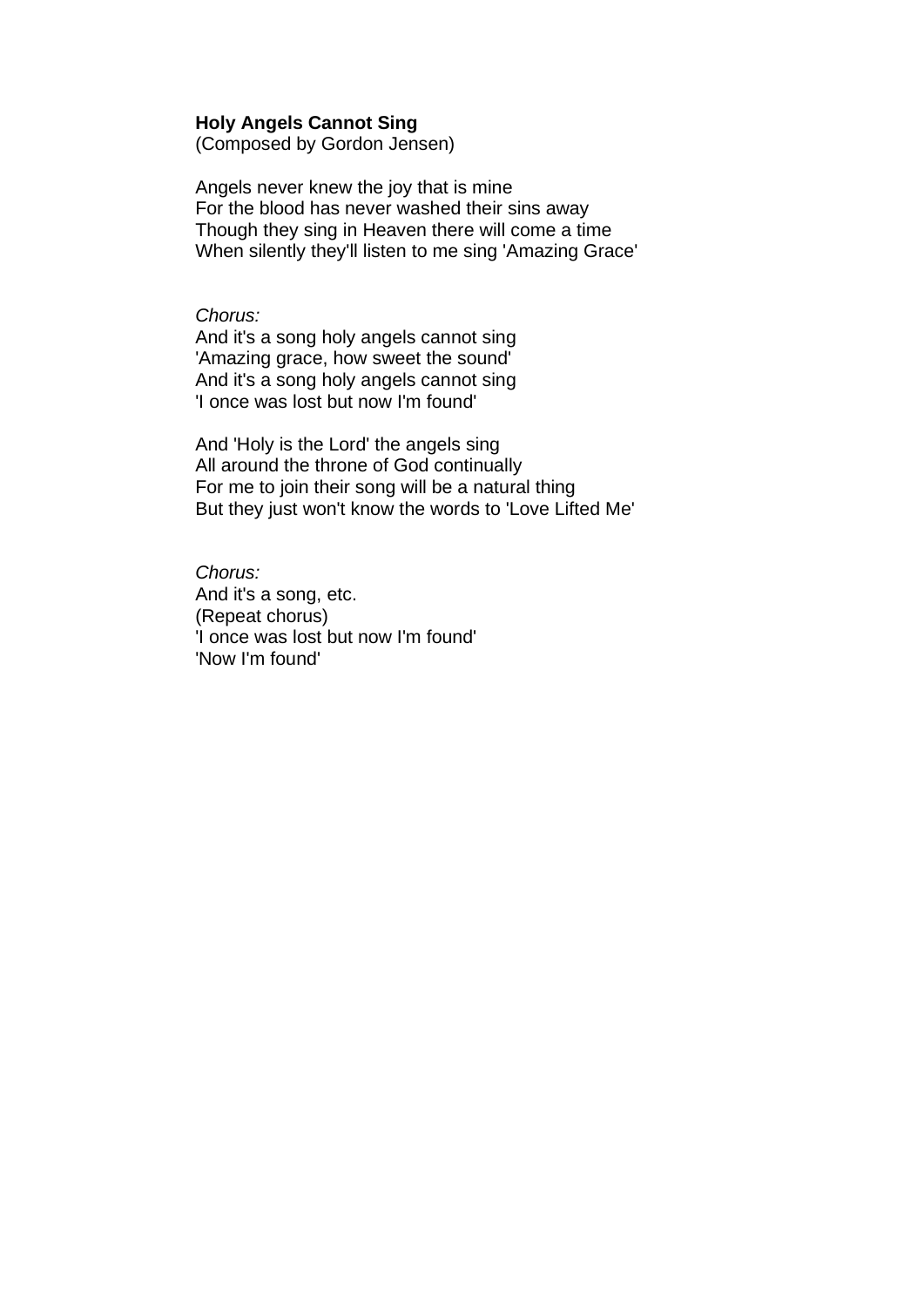#### **The Prodigal**

He went to his father and told him his plans 'Father, I'm wanting to roam There's pleasures awaiting in far away lands So I'm leaving home' Father he stood on the roof of the house And watched his boy walk out of sight Part of his living and part of his life Walked off into the night God looks for you though you're far away God call to you, 'Come home today'

With friends all around, the prodigal found Pleasures all the day long New folk to know and places to go Wine and women and song Father he stood on the roof of the house Straining his eyes to see A glimpse of the boy that he'd loved for so long But it wasn't to be God looks for you, etc.

There came a great drought, his money ran out A mighty famine all round He woke up one day and to his dismay His friends they couldn't be found But father he stood on the roof of the house Wondering how his boy fared Was he aware though he felt so alone There was someone who cared? God looks for you, etc.

Working so hard with pigs in a yard This was the end of his dream My father's servants get much more than me Oh what a fool I have been I've squandered my wealth, thought only of self I'll go home and I'll say 'I have done wrong, I shouldn't have gone Father forgive me, I pray' Father he ran from the door of the house Held his boy and he cried 'Bring out the best robes and bring on the feast This my boy, he's alive Once was dead, now alive This my boy, he's alive'

God looks for you though you're far away, yeah God calls to you, 'Please come home today' God looks for you though you're far away God calls to you, 'Please come home today'